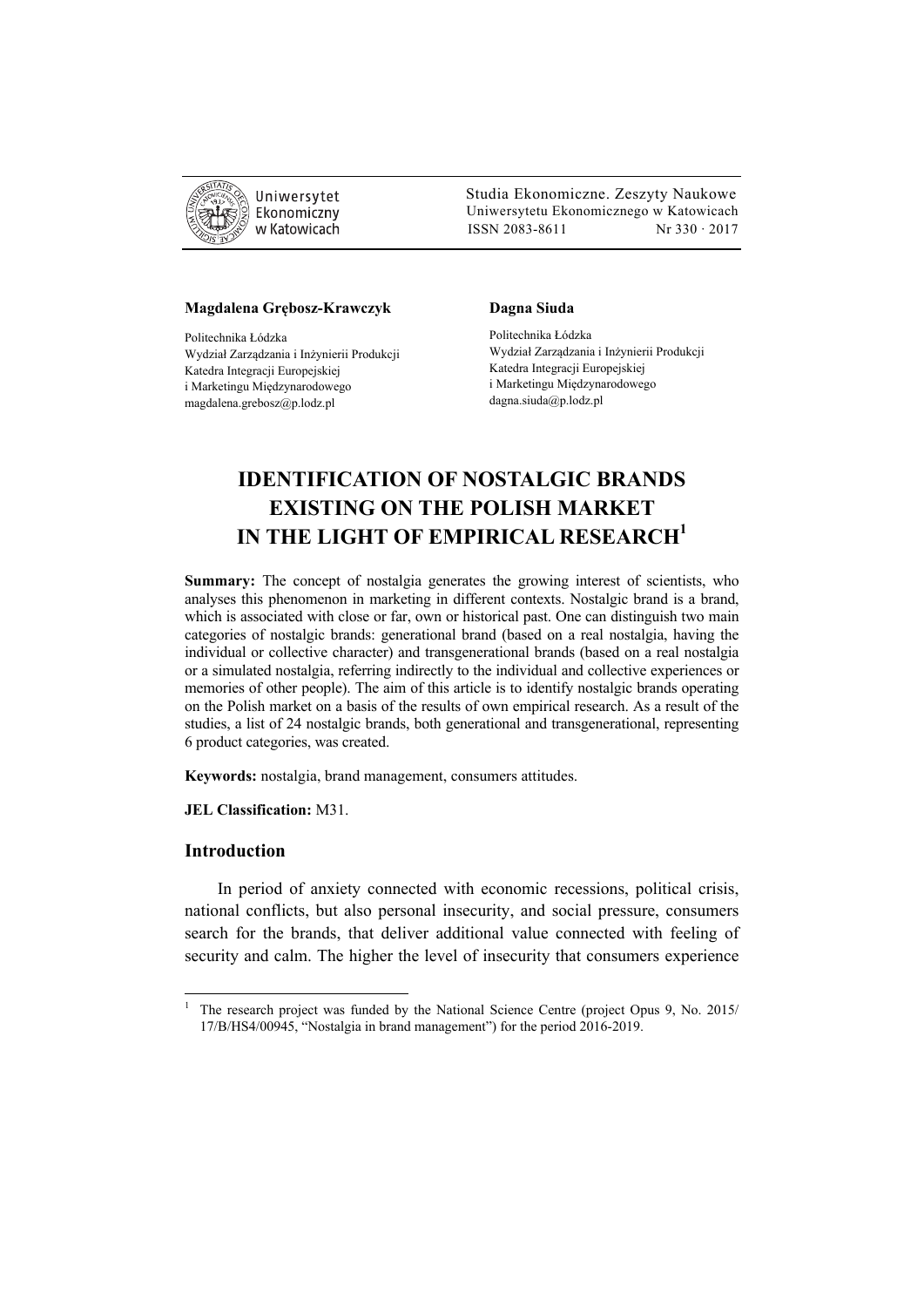in their current life, the more likely they revert to the past [Baker and Kennedy, 1994]. According to S. Elliott [2009], consuming nostalgic products will soothe consumers' nerves and nostalgic brands can revive feelings about the good past. Thus, consumers' insecurity, which is a generalized sense of uncertainty, vulnerability and fear, may result in consumer preference for nostalgic brands [Zhou et al., 2013]. Consequently, as environment instability increases, people tend to look for security and emotional support in the past [Stern, 1992], and therefore their nostalgic feelings would increase. Nostalgic brands can help create a tangible link to the past, by providing the positive nostalgic thoughts [Loveland, Smeesters and Mandel, 2010]. Also A.R. Hirsch [1992] suggested, that the more dissatisfied consumers are with their current life, the more they want to revert to nostalgic brands.

The observation of current trends in marketing management proves, that the concept of nostalgia inspires scientists, who analyse this phenomenon in marketing in different research contexts. The results of research conducted by foreign researchers confirm the positive impact of nostalgia on the attitudes and behaviours of consumers. In Polish literature, there is no complex approach of the issues of nostalgia in brand management, which would give a holistic view on the concept. It should be also emphasized that the issues of nostalgia in marketing management is often perceived in Poland, only through the prism of a return to the culture of socialist realism, which is very limited approach. The main source of information is, therefore, world literature, which in this area, however, focuses on selected areas of nostalgia in management. The aim of the article is to identify nostalgic brands operating on the Polish market on a basis of the results of own empirical research.

## **1. Nostalgia construct in marketing**

The nostalgia as a theoretical construct in the consumer psychological context was prompted by F. Davis [1979]. According to F. Davis [1979, p. 18], nostalgia is a "positively toned evocation of a lived past in the context of some negative feeling toward the present or impending circumstance". He makes reference to the source of the positive emotion evoked by the past and explained that "the nostalgic feeling is infused with imputations of past beauty, pleasure, joy, satisfaction, goodness, happiness, love, and the like, in sum, any or several of the positive affects of being" [Davis, 1979, p. 18]. He postulated also that nostalgia usually occurs in the context of fear, discontent, anxiety, and uncertainty, and it aims at alleviating negative feelings. Several definitions and de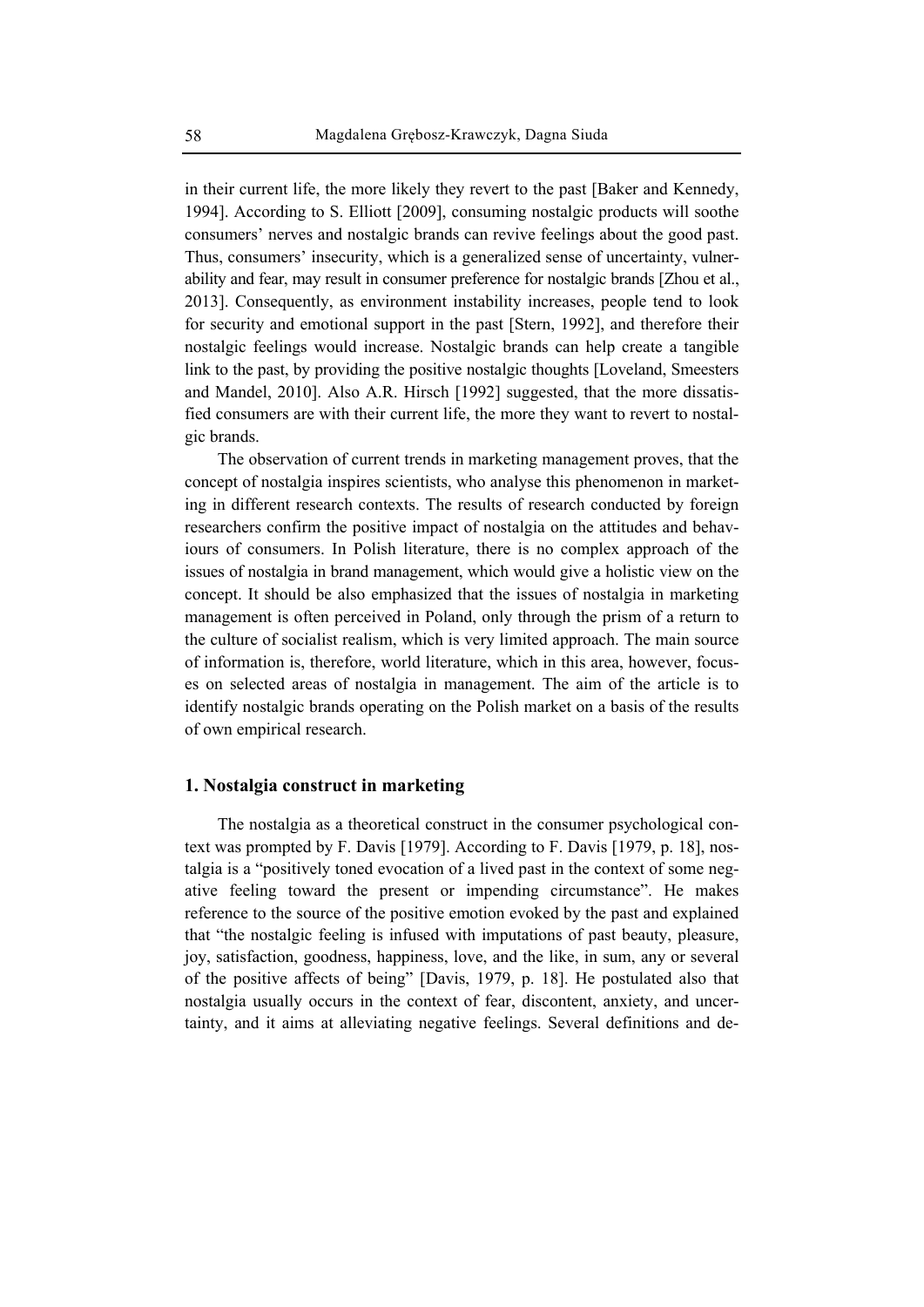scriptions of nostalgia have emerged also in the marketing literature over the past decades. R.W. Belk [1990], R. Divard and P. Robert-Demontrond [1997] include some reference to actual stimuli (objects, scenes, smells etc.), that may prompt a nostalgic response. M.B. Holbrook and R.M. Schindler [1991, p. 108], described nostalgia as a time-based preference, more specifically, as a preference (general liking, positive attitude, or favourable affect) toward objects (people, places, or things) that were common (popular, fashionable, or widely circulated), when one was younger (in early adulthood, in adolescence, in childhood, or even before birth). Despite some differences, most conceptualizations of nostalgia view it as an affective state, mood, or emotion that is somehow triggered by one's thoughts of the past.

In the article, authors assume that nostalgic brand is associated with close or far, own or historical past. The implementation of the phenomenon of nostalgia in brand management can create the emotions associated with sensations and experiences important for buyers, often making reference to their own, or an idealized historical past.

## **2. Classification of nostalgic brands**

Several authors have tried to categorize nostalgia into different subcategories. W.J. Havlena and S.L. Holak [1991] and B. Stern [1992] have clarified this conceptualization by proposing that nostalgic thoughts may be generated from either a personally remembered past (personal nostalgia) or from a time in history before one was born (historical/communal nostalgia). S.M. Baker and P.F. Kennedy [1994] proposed three additional types of nostalgia: real, simulated and collective nostalgia.

As a consequence on the basis of the various classifications of the phenomenon of nostalgia made, among others, by S.M. Baker and P.F. Kennedy [1994], J. Brée [1999], B. Heilbrunn [1999], P. Robert-Demontrond and G. Boulbry [2003], A. Kessous and E. Roux [2008], we can distinguish two basic categories of nostalgic brands:

- generational brands, based on a real nostalgia (relating to the own direct and personal memories), having the individual or collective character,
- transgenerational brands, based on a real nostalgia (relating to the own direct and personal memories) or simulated nostalgia (referring indirectly to the individual experiences or memories of other people, e.g. parents, grandparents, as well as to the collective experiences and memories in case of historical nostalgia) having the individual or collective character.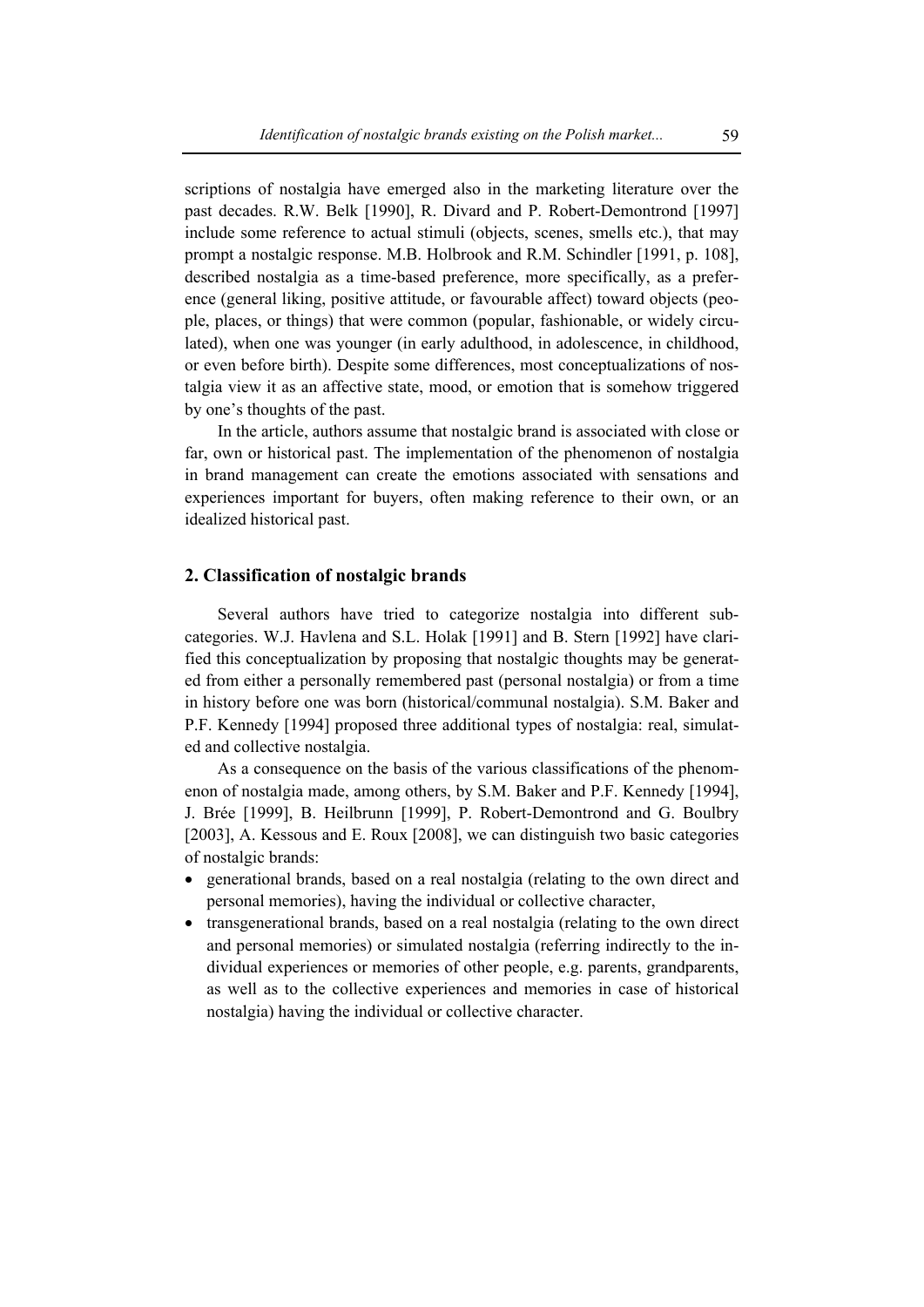## **3. Research methodology**

The main objective of the first stage of research was to identify the nostalgic brands, taking into account the brand category, as well as demographic consumers characteristics.

The scientific problem indicates many research questions related to the nostalgic brand:

- If the Polish market is dominated by nostalgic generational or transgenerational brands?
- If the Polish market is dominated by local or global nostalgic brands?
- Does in the Polish reality having regard to the political and economic changes in the nineties of the last century – transgenerational nostalgic brand with a strong capital exist?

The research questions were developed through the formulation of following hypothesis: Regardless of demographic characteristics, consumers indicate as the nostalgic brands, both generational and transgenerational brands.

In order to test the hypothesis, the following empirical research was conducted to identify nostalgic brands existing on the Polish market, depending on their category (generational brands and transgenerational brands).

The research included identification of generational and transgenerational nostalgic brands and non-nostalgic brands. One hundred respondents representing diverse demographic characteristics (age, sex, education) participated in this study. This empirical study regarding consumers opinions about nostalgic brands were conducted among respondents in the Łódź Province in the fourth quarter of 2016. A method of the quota sampling, which is based on the knowledge of the structure of general population, was used. Respondents answered open-ended question: "Please indicate the brands associated with your life that evokes some memories". Among the answers, only the brands indicated at least 5 times were selected. After the list of brands was reduced by researchers to 24 brands, representing 6 categories of products, taking into account such criteria as generational/ transgenerational character of the brand and the level of brand awareness. The brands selected to the main study are targeted both on women and men. The condition for the classification of the brand was her present existence on the market.

After, the researchers created a similar list of 24 non-nostalgic brands that did not appear in the answers of respondents, representing 6 selected categories of products, characterized by an equivalent level of brand awareness and addressed both to women and to men.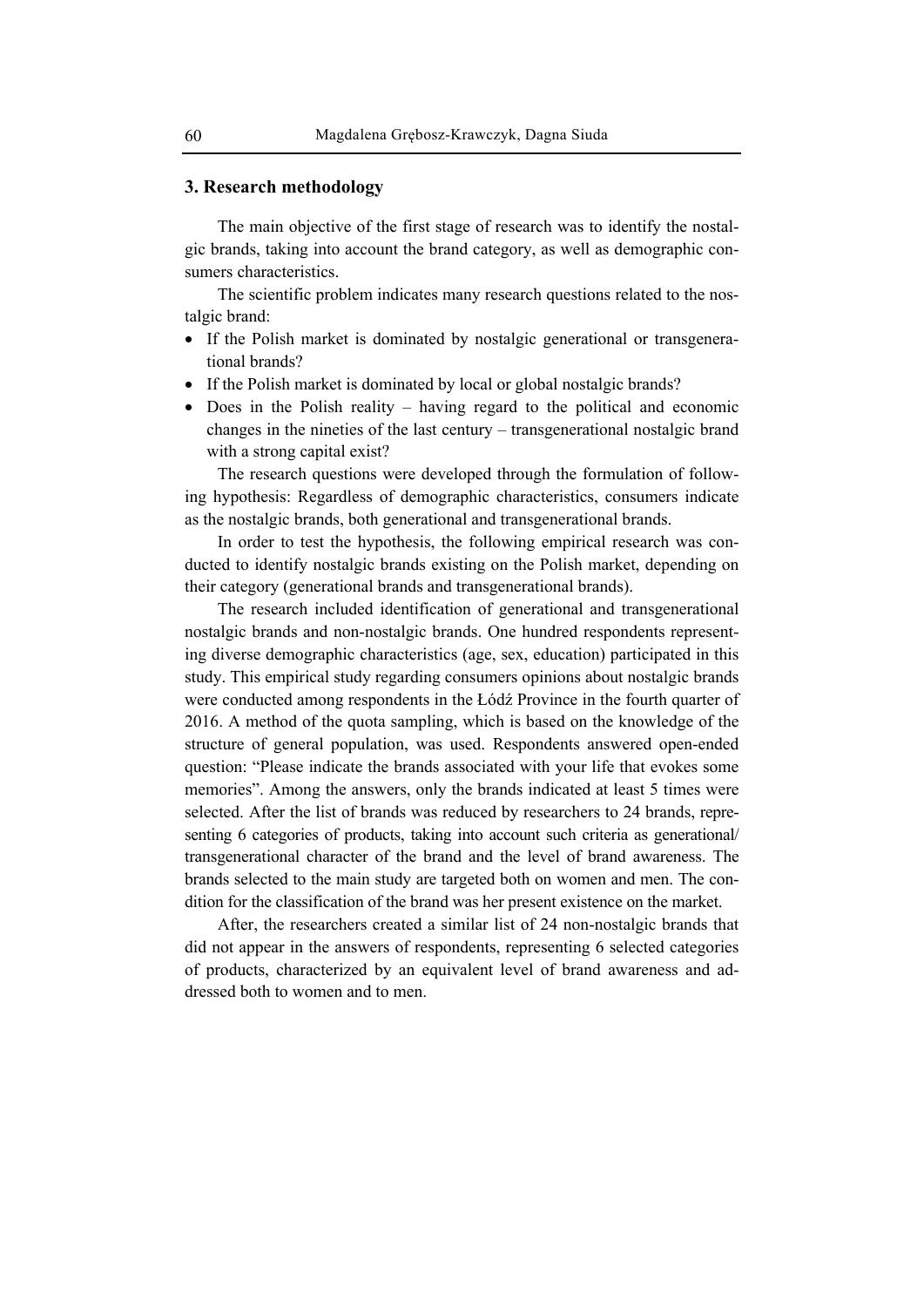List of 48 brands were verified through the realisation of an survey in a group of 100 consumers, representing different demographic characteristics (age, sex, education). Each brand was evaluated in 5-item scale. On the basis of selected brands, the brand equity of nostalgic and non-nostalgic brands was analysed. The aim was to determine also the degree of nostalgia.

In the nest step (scheduled for 2017), the identification and assessment of Polish consumers' attitudes towards generational and transgenerational nostalgic brands, taking into account their selected demographic characteristics (age, gender, education) will be executed (based on the measurement scales designed to assess brands, among others, by D.A. Aaker [1991], C. Cristau [2006], G.S. Haberland and P.A. Dacin [1992], V.J. Pascal, Sprott and Muehling [2002]. A quantitative research will be conducted among 1,000 Polish respondents. The indirect method of gathering information, using an online survey technique will be applied.

Authors hope that the realisation of the research project will allow to identify and assess Polish consumers' attitudes towards nostalgic brands (taking into account the brand category, as well as demographic and geographic consumers characteristics).

# **4. Results and discussion**

The list of 24 nostalgic brands representing 6 categories of products (food, cosmetics, clothing, sport, automotive and household goods), indicated by respondents during the first stage of research as well as a list of 24 non-nostalgic brands, characterized by an equivalent level of brand awareness and addressed both to women and to men are presented in table 1.

Among the identified nostalgic brands, 8 brands represent food industry, 4 clothing sector, 4 brands are the brands of cosmetics, 2 brands represent household goods, 3 brands belong to automotive industry, 1 to the sport industry and 2 represent both sport and clothing sector.

Among brands the most frequently cited by respondents, we can distinguish 11 transgenerational brands (indicated by respondents that represent different age groups) and 13 generational brands. It confirms the hypothesis that regardless of demographic characteristics, consumers indicate as nostalgic brands, both generational and transgenerational brands.

The transgenerational nostalgic brands, the most frequently cited by respondents include Fiat, Wedel, Wawel, Romet, Nivea, Coca-Cola Bambino, Adidas, Volkswagen and Nike.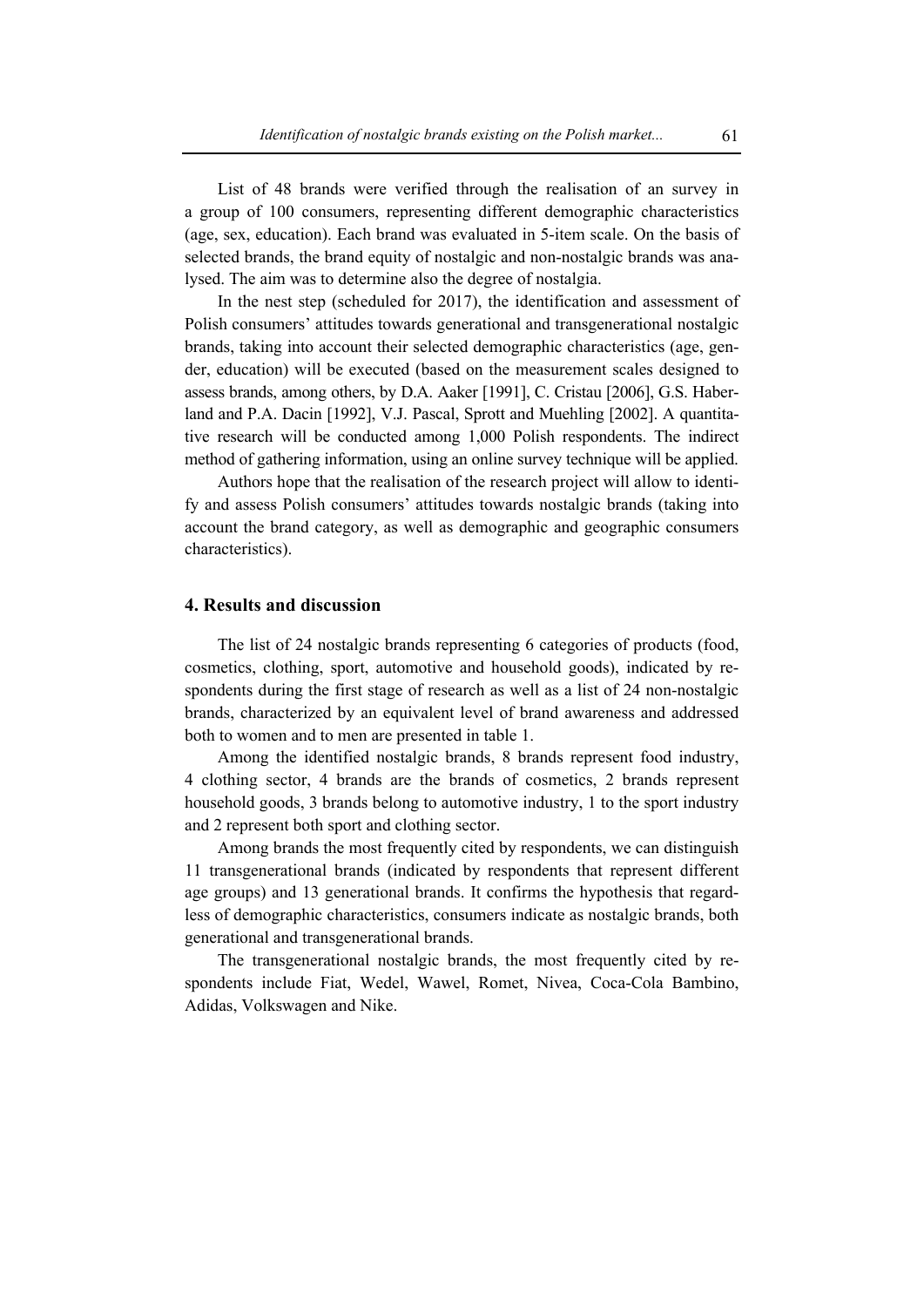In the case of nostalgic generational brands, the youngest, but the adult respondents, indicated among others Frugo, EB and Milky Way, the generation of their parents, the brands like Polar, Riffle, Levi's, Relax, Wrangler or Zelmer, and generation of grandparents, the brands such as Biały Jeleń, Pani Walewska, Syrenka or Krakus.

Among 24 nostalgic brands identified during realisation of the study, 11 brands have the global character with the international presence and 13 can be classified as local brands. Only the group of the oldest respondents (65+), indicated in majority the local brands. Among others groups, there were no preferences of local or global brands.

In the next step of research, each brand was evaluated on a basis of D.A. Aaker [1991] and V.J. Pascal, D.E. Sprott and D.D. Muehling [2002] tools using 5-item scale. The equity of nostalgic and non-nostalgic brands as well as the degree of nostalgia were analysed. The results confirmed that all selected nostalgic brands cause nostalgic attitudes and in case of chosen non-nostalgic brands, the level of nostalgia is none or very low. In the same time the chosen couples of brands represent similar level of brand equities that will help in realisation of the third stage of research. Only two brands, among non-nostalgic ones, were changed after realisation of the second stage of research (because they represented too high level of the brand awareness in comparison with nostalgic brands).

| Nb. | Nostalgic brand   | <b>Sector</b>   | <b>Brand category</b><br>(G-generational,<br>TG-transgenerational) | Non-nostalgic brand |
|-----|-------------------|-----------------|--------------------------------------------------------------------|---------------------|
| 1   | $\overline{c}$    | 3               | 4                                                                  | 5                   |
| 1.  | Fiat              | automotive      | <b>TG</b>                                                          | Opel                |
| 2.  | Wedel             | food            | TG                                                                 | Lindt               |
| 3.  | Wawel             | food            | TG                                                                 | Milka               |
| 4.  | Romet             | sport           | <b>TG</b>                                                          | Giant               |
| 5.  | Nivea             | cosmetics       | <b>TG</b>                                                          | Ziaja               |
| 6.  | Coca-Cola         | food            | TG                                                                 | Sprite              |
| 7.  | Bambino-ice cream | food            | TG                                                                 | Algida              |
| 8.  | Bambino-olive     | cosmetics       | TG                                                                 | Jonhson&Jonhson     |
| 9.  | Adidas            | sport/clothing  | TG                                                                 | Puma                |
| 10. | <b>VW</b>         | automotive      | TG                                                                 | Toyota              |
| 11. | Nike              | sport/clothing  | TG                                                                 | 4F                  |
| 12. | EB                | food            | G                                                                  | Żubr                |
| 13. | Frugo             | food            | G                                                                  | Tymbark             |
| 14. | Milky-way         | food            | G                                                                  | Mars                |
| 15. | Polar             | household goods | G                                                                  | Bosch               |
| 16. | Riffle            | clothing        | G                                                                  | Americanos          |
| 17. | Levi's            | clothing        | G                                                                  | Lee                 |
| 18. | Wrangler          | clothing        | G                                                                  | Big Star            |

**Table 1.** Nostalgic brands identified during research and their corresponding non-nostalgic brands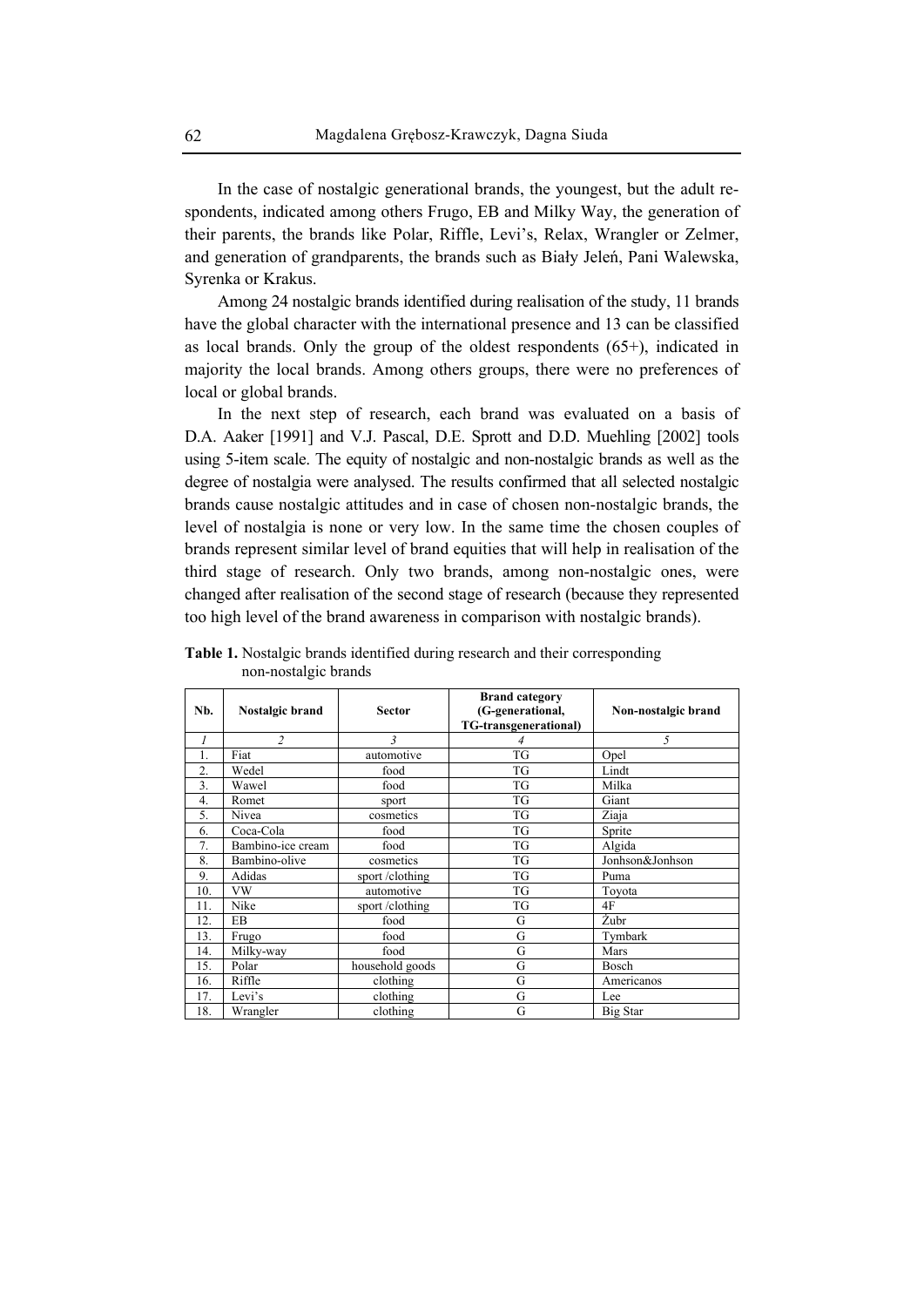#### **Table 1 cont.**

| 19. | Zelmer        | household goods | Electrolux         |
|-----|---------------|-----------------|--------------------|
| 20. | Relax         | clothing        | <b>CCC</b>         |
| 21. | Svrenka       | automotive      | Dacia              |
| 22. | Pani Walewska | cosmetics       | Gabriella Sabatini |
| 23. | Krakus        | food            | Sokołów            |
| 24. | Biały Jeleń   | cosmetics       | Palmolive          |

Source: Based on the own research results.

It is worth emphasizing that the international studies concentrate primarily on the impact of nostalgia on consumer's behaviours in the context of demand for products associated with the past. In Poland, such studies have not been conducted. Therefore, it seems important, to conduct the empirical evaluation of consumer's attitudes towards nostalgic brands taking into account the consumer's demographic characteristics and categories of nostalgic brands.

#### **5. Limitations and suggestions for future research**

It is important to delimit the contributions of this research properly. The recommendations in this study are set forth, with the caveat as to the limitations of the sample. Nonetheless, it is believed that the results of this study will be a first step to identify the attitudes of Polish consumers towards nostalgic brands. To provide a more comprehensive picture of the impacts of nostalgia on brand management, similar studies could be done for other product categories. In particularly, future research needs to investigate the active role of enthusiastic consumers in nostalgic brands, generating new stories with positive feelings and emotions on both brands perceptions.

It should be taken into account, that the complexity of the subject thought it prevailed application shortcuts and references to sources used.

# **Conclusion**

In the conditions of the modern market, the brand has become a source of competitive advantage for companies, being the reference point for the consumer, not only through the distinction of products, but most of all by offering symbolic value. At the same time we can observe the trend of development of the marketing activities that appeal to emotions, experiences and memories of consumers. As a result, the basis of relations between the consumer and the brand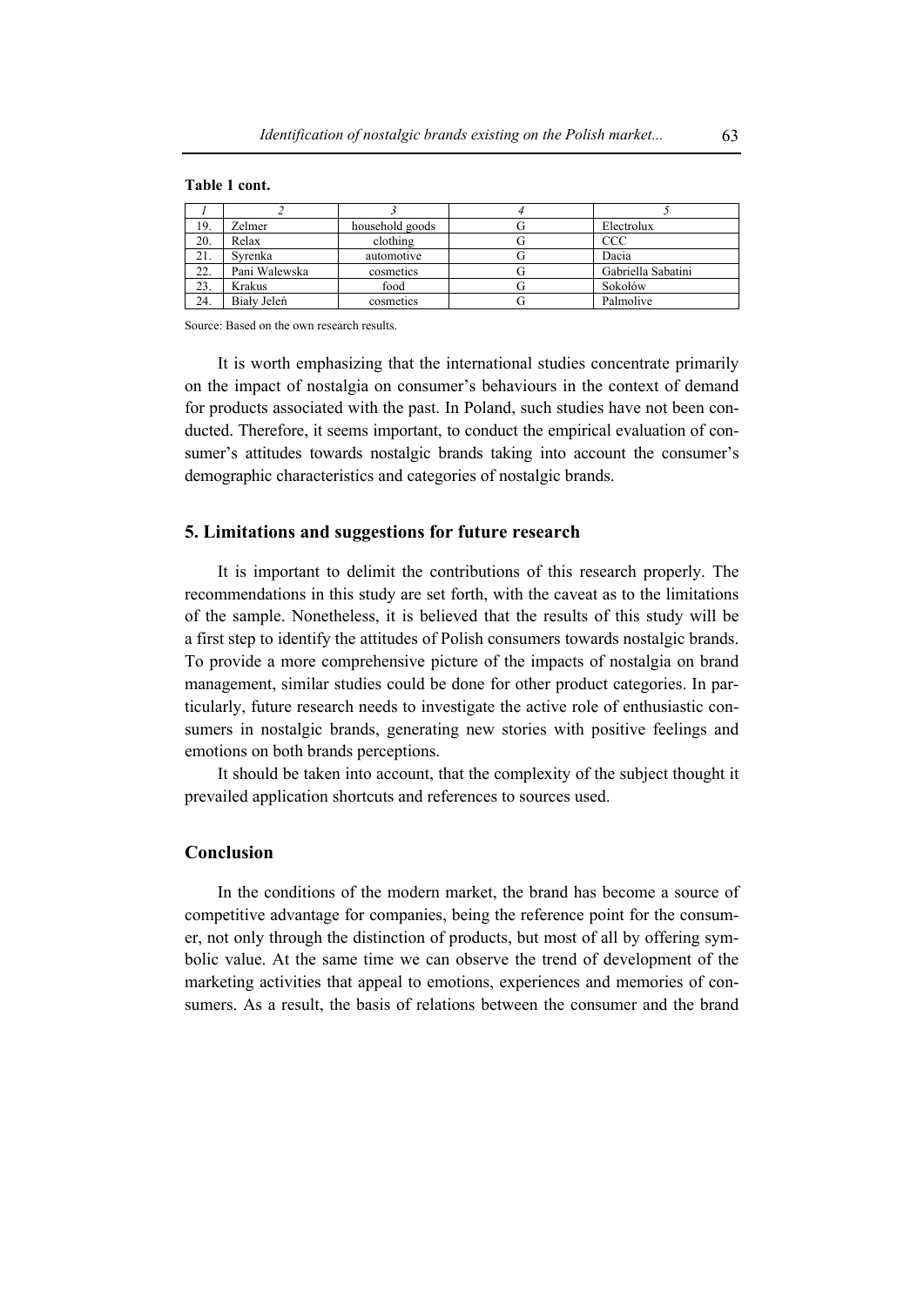can be nostalgia, which is a positive attitude towards brands that are directly or indirectly related to the consumer past.

The results of the first and second stages of the research project concerning management of nostalgic brands show that even in the area of globalisation, Polish market is not dominated by local or global nostalgic brands, because the respondents indicated both categories. Polish market is not also dominated by nostalgic generational or transgenerational brands. It confirms the hypothesis that regardless of demographic characteristics, consumers indicate as nostalgic brands, both categories of brands. Polish market reality have given the possibility of development of transgenerational nostalgic brand with a strong capital, even taking into account the specificities of the political and economic changes in the nineties of the last century.

The implementation of the phenomenon of nostalgia in brand management can create the emotions associated with sensations and experiences important for buyers, often making reference to their own, or an idealized historical past. This is because a brand is the reflection of the offered symbolic benefits. In consequence, the companies can use the phenomena of nostalgia to reinforce the relations between the consumer and brand and to develop a strong brand image.

# **References**

Aaker D.A. (1991), *Managing Brand Equity*, Editions Free Press, New York.

- Baker S.M., Kennedy P.F. (1994), *Death by Nostalgia: A Diagnostic of Context- -Specific-cases*, "Advances in Consumer Research", Vol. 21(1), p. 169-174.
- Belk R.W. (1990), *The Role of Possessions in Constructing and Maintaining a Sense of Past*, "Advances in Consumer Research", Vol. 17, p. 669-676.
- Brée J. (1999), *Le marketing générationnel, un entretien avec J.Y. Le Bigot*, "Décisions Marketing", Vol. 18, p. 11-14.
- Cristau C. (2006), *L'attachement à une marque: conjonction de la dépendance et de l'amitié*, "Revue Française du Marketing", Vol. 207, p. 5-24.
- Davis F. (1979), *Yearning for Yesterday: A Sociology of Nostalgia*, The Free Press, New York.
- Divard R., Robert-Demontrond P. (1997), *La nostalgie: un thème récent dans la recherche marketing*, "Recherche et Applications en Marketing", Vol. 12(4), p. 41-62.
- Elliott S. (2009), *Warm and Fuzzy Makes a Comeback*, "New York Times", April 6, B3.
- Haberland G.S., Dacin P.A. (1992), *The Development of a Measure to Assess Viewers' Judgments of the Creativity of an Advertisement: A Preliminary Study*, "Advances in Consumer Research", Vol. 19, p. 817-825.